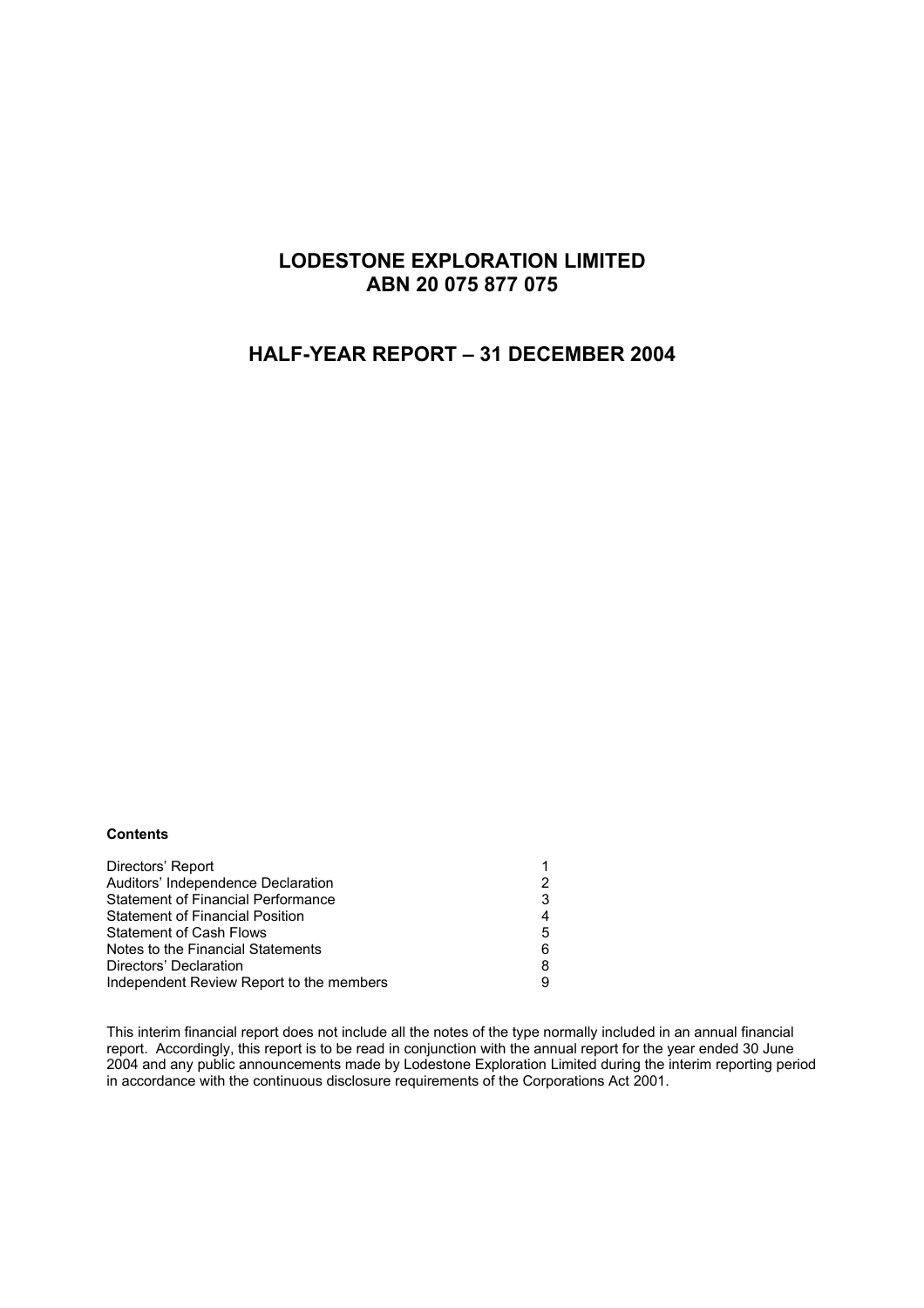# **DIRECTORS' REPORT**

Your directors present their report on the company for the half-year ended 31 December 2004.

#### **Directors**

The following persons were directors of Lodestone Exploration Limited during the whole of the half-year and up to the date of this report:

J T Shaw - Chairman G A J Baynton J L McCawley – Executive Director M Ackland

#### **Review of Operations**

The operating loss after income tax of the company for the half-year was \$432,718 (2003: loss \$109,285). The loss reflects the nature of the company's principal activity, being mineral exploration.

#### **Auditor's Independence Declaration**

Section 307C of the Corporations Act 2001 requires the company's auditors, Pitcher Partners, to provide the directors with a written Independence Declaration in relation to their review of the financial report for the halfyear ended 31 December 2004. The Auditor's Independence Declaration is attached and forms part of this Directors' Report.

This report is made in accordance with a resolution of the directors.

 $H$ Shaw

**J T Shaw Chairman 2 March 2005**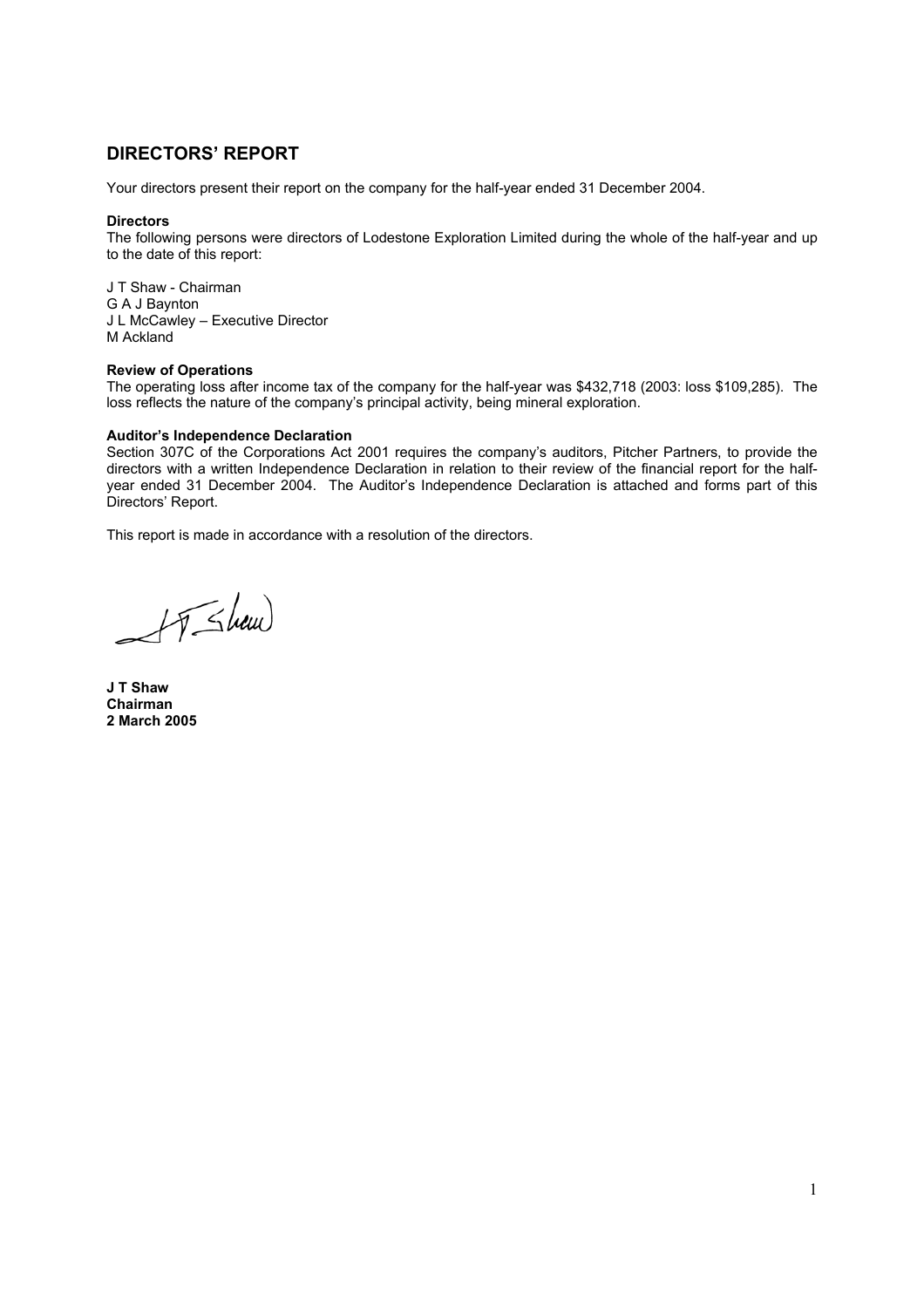

Level 21 300 Queen Street Brisbane Queensland 4000

Postal Address: GPO Box 35 Brisbane Qld 4001 Australia

Tel: 07 3228 4000 Fax: 07 3221 6420

www.pitcher.com.au info@pitcherqld.com.au

AN INDEPENDENT MEMBER OF BAKER TILLY INTERNATIONAL - OFFICES THROUGHOUT THE WORLD

# **AUDITOR'S INDEPENDENCE DECLARATION TO THE DIRECTORS OF LODESTONE EXPLORATION LIMITED**

In relation to our review of the financial report of Lodestone Exploration Limited for the half-year ended 31 December 2004, to the best of my knowledge and belief, there have been no contraventions of the auditor independence requirements of the Corporations Act 2001 or any applicable code of professional conduct.

Petcher Partners

PITCHER PARTNERS

S A Green Partner

Brisbane, 2 March 2005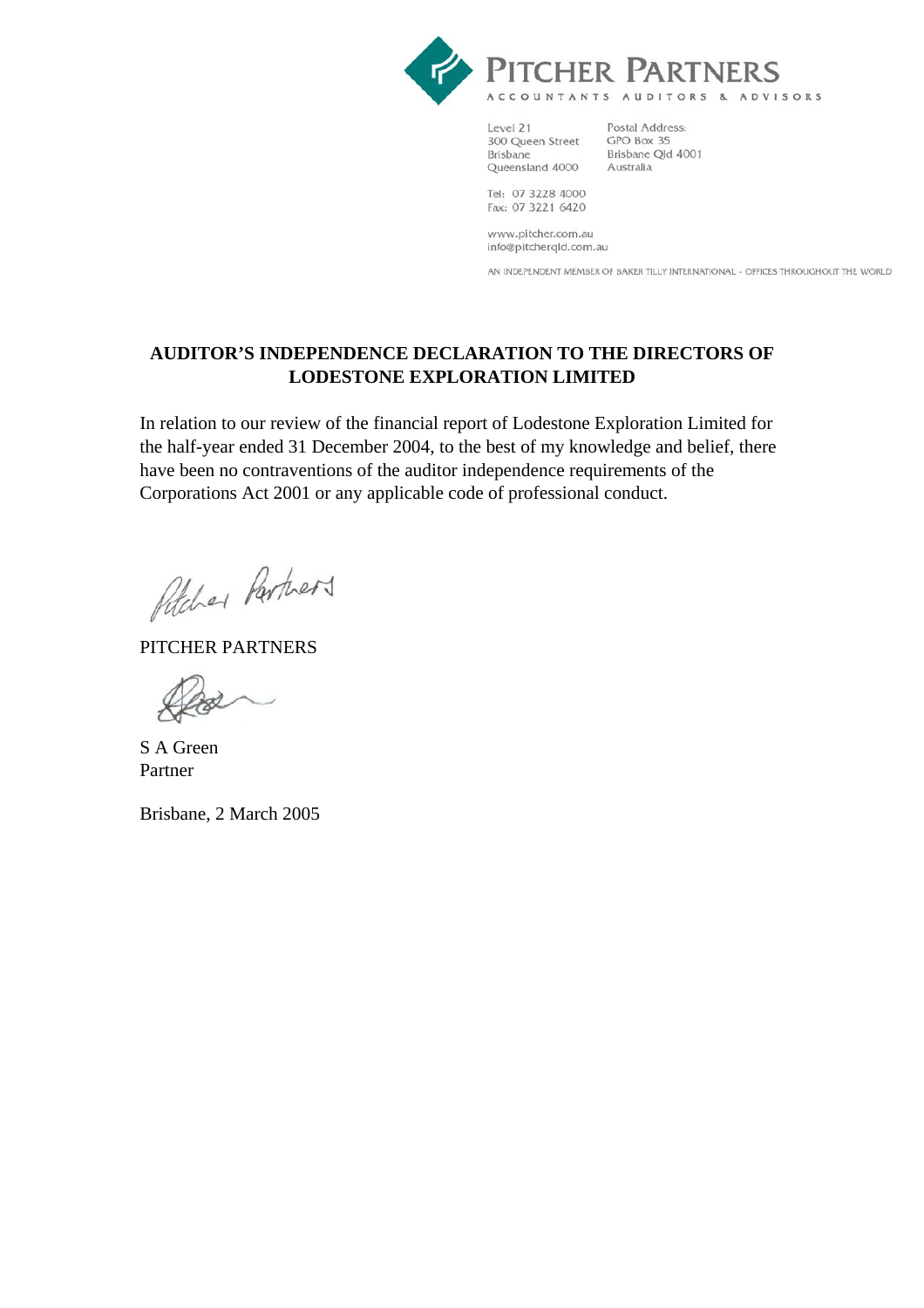# **STATEMENT OF FINANCIAL PERFORMANCE FOR THE HALF-YEAR ENDED 31 DECEMBER 2004**

|                                                                                                                                                   | Half-year                                                  |                                             |
|---------------------------------------------------------------------------------------------------------------------------------------------------|------------------------------------------------------------|---------------------------------------------|
|                                                                                                                                                   | 2004<br>5                                                  | 2003<br>\$                                  |
| Revenue from ordinary activities                                                                                                                  | 17,096                                                     | 35,855                                      |
| Professional services expenses<br><b>Exploration abandoned</b><br>Corporate overhead expenses<br>Depreciation expenses<br>Directors' remuneration | (34,048)<br>(308, 823)<br>(31,099)<br>(3,531)<br>(72, 313) | (40, 526)<br>(29,906)<br>(600)<br>(74, 108) |
| Profit/(loss) from ordinary activities before income tax                                                                                          | (432, 718)                                                 | (109, 285)                                  |
| Income tax expense                                                                                                                                |                                                            |                                             |
| Net profit/(loss)                                                                                                                                 | (432, 718)                                                 | (109,285)                                   |
| Total changes in equity other than those resulting from<br>transactions with owners as owners                                                     | (432, 718)                                                 | (109,285)                                   |

|                            | Cents  | Cents  |  |
|----------------------------|--------|--------|--|
| Basic earnings per share   | (1.35) | (0.35) |  |
| Diluted earnings per share | (1.35) | (0.35) |  |

The above Statement of Financial Performance should be read in conjunction with the accompanying notes.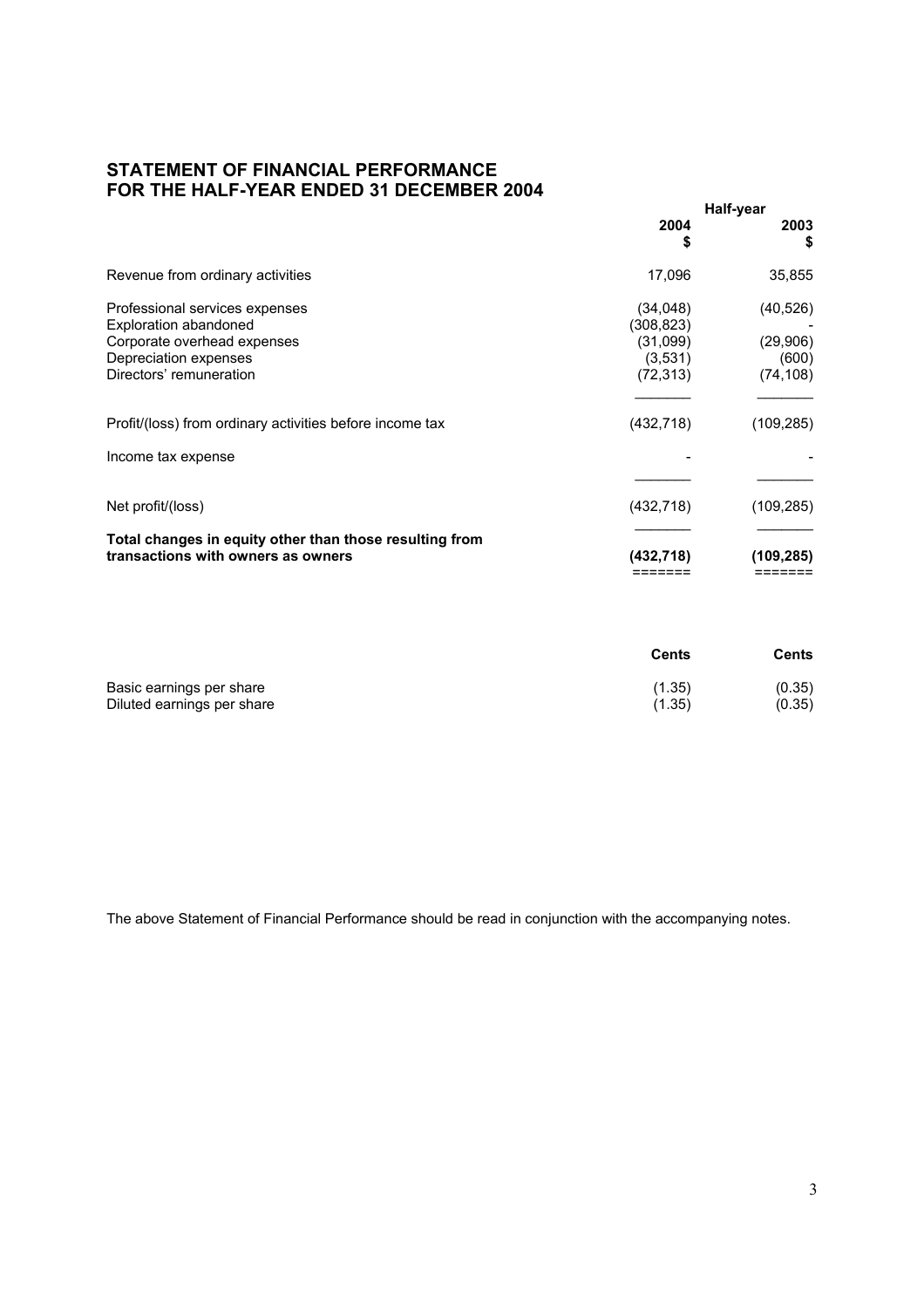# **STATEMENT OF FINANCIAL POSITION AS AT 31 DECEMBER 2004**

|                                                                                    | 31 December<br>2004<br>\$                | 30 June<br>2004<br>\$                |
|------------------------------------------------------------------------------------|------------------------------------------|--------------------------------------|
| <b>Current assets</b><br>Cash                                                      | 651,343                                  | 894,166                              |
| Receivables<br>Other                                                               | 47,426<br>35,760                         | 27,567<br>28,260                     |
| Total current assets                                                               | 734,529                                  | 949,993                              |
| <b>Non-current assets</b><br>Plant and equipment<br><b>Exploration expenditure</b> | 28,506<br>1,105,325                      | 32,037<br>959,898                    |
| Total non-current assets                                                           | 1,133,831                                | 991,935                              |
| <b>Total assets</b>                                                                | 1,868,360<br>$=$ $=$ $=$ $=$ $=$ $=$     | 1,941,928<br>$=$ $=$ $=$ $=$ $=$ $=$ |
| <b>Current liabilities</b><br>Payables                                             | 13,936                                   | 45,036                               |
| <b>Total current liabilities</b>                                                   | 13,936                                   | 45,036                               |
| <b>Total liabilities</b>                                                           | 13,936<br>=======                        | 45,036<br>=======                    |
| <b>Net assets</b>                                                                  | 1,854,424<br>$=$ $=$ $=$ $=$ $=$ $=$ $=$ | 1,896,892<br>=======                 |
| <b>Equity</b><br>Contributed equity<br>Accumulated profits/(losses)                | 3,216,409<br>(1,361,985)                 | 2,826,159<br>(929, 267)              |
| <b>Total equity</b>                                                                | 1,854,424                                | 1,896,892<br>$=$ $=$ $=$ $=$ $=$ $=$ |

The above Statement of Financial Position should be read in conjunction with the accompanying notes.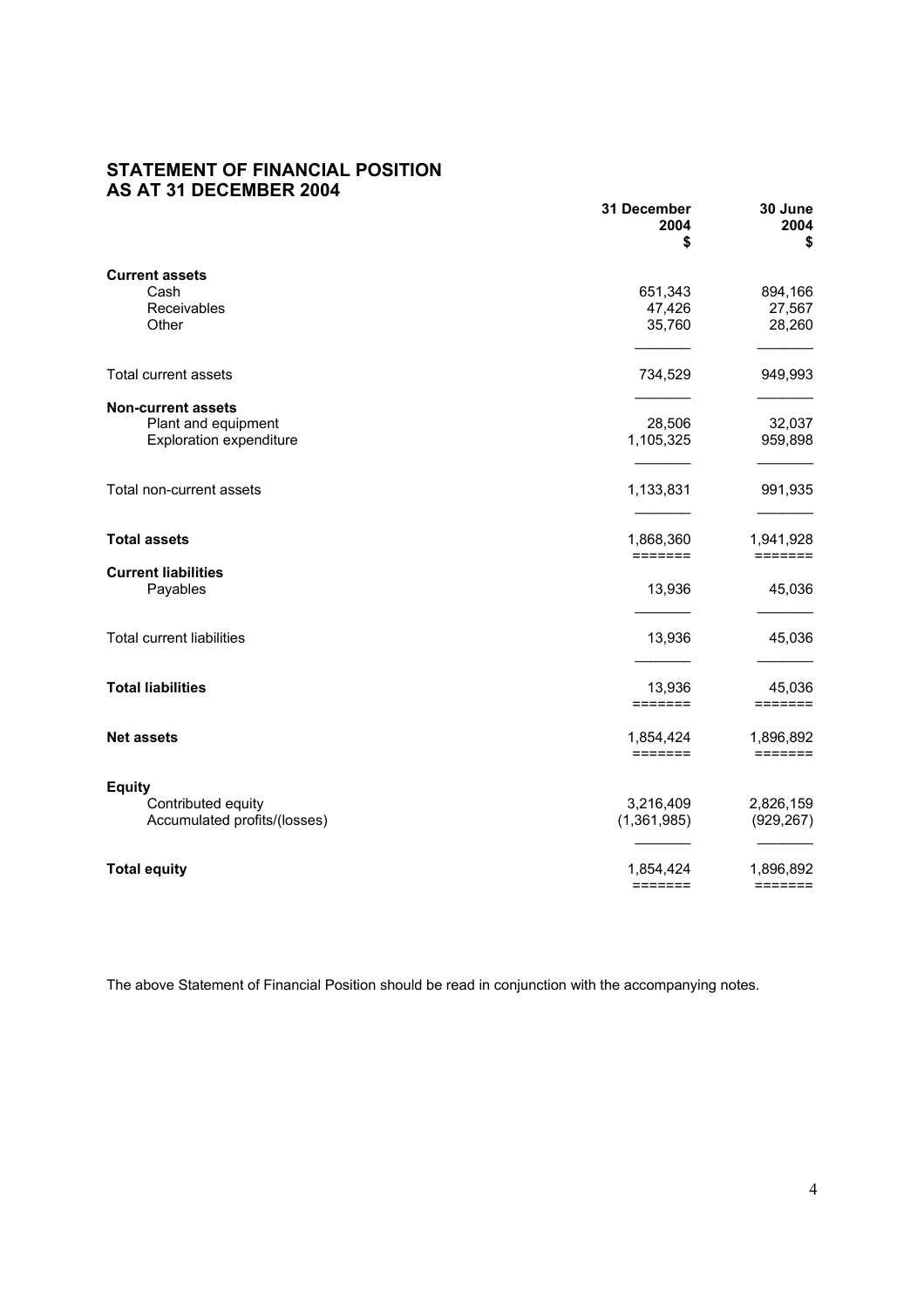# **STATEMENT OF CASH FLOWS FOR THE HALF-YEAR ENDED 31 DECEMBER 2004**

|                                                                                                                                                   | Half-year                          |                                |
|---------------------------------------------------------------------------------------------------------------------------------------------------|------------------------------------|--------------------------------|
|                                                                                                                                                   | 2004<br>S                          | 2003<br>S                      |
|                                                                                                                                                   | Inflows / (Outflows)               |                                |
| Cash flows from operating activities                                                                                                              |                                    |                                |
| Receipts from customers (inclusive of goods and services tax)<br>Payments to suppliers (inclusive of goods and services tax)<br>Interest received | 30,965<br>(219, 426)<br>17,866     | 56,803<br>(220, 709)<br>37,303 |
| Net cash outflows from operating activities                                                                                                       | (170, 595)                         | (126, 603)                     |
| Cash flows from investing activities                                                                                                              |                                    |                                |
| Payments for exploration<br>Payment for security deposit                                                                                          | (454,978)<br>(7,500)               | (479, 377)<br>(7,500)          |
| Net cash outflows from investing activities                                                                                                       | (462, 478)                         | (486, 877)                     |
| <b>Cash flows from financing activities</b>                                                                                                       |                                    |                                |
| Proceeds from share issue<br>Payment of share issue costs                                                                                         | 410.250<br>(20,000)                | 1,000                          |
| Net cash inflows from financing activities                                                                                                        | 390,250                            | 1,000                          |
| Net increase in cash held                                                                                                                         | (242, 823)                         | (612, 480)                     |
| Cash at the beginning of the financial year                                                                                                       | 894.166                            | 1,957,043                      |
| Cash at the end of the financial year                                                                                                             | 651,343<br>$=$ $=$ $=$ $=$ $=$ $=$ | 1.344.563<br>=======           |

The above Statement of Cash Flows should be read in conjunction with the accompanying notes.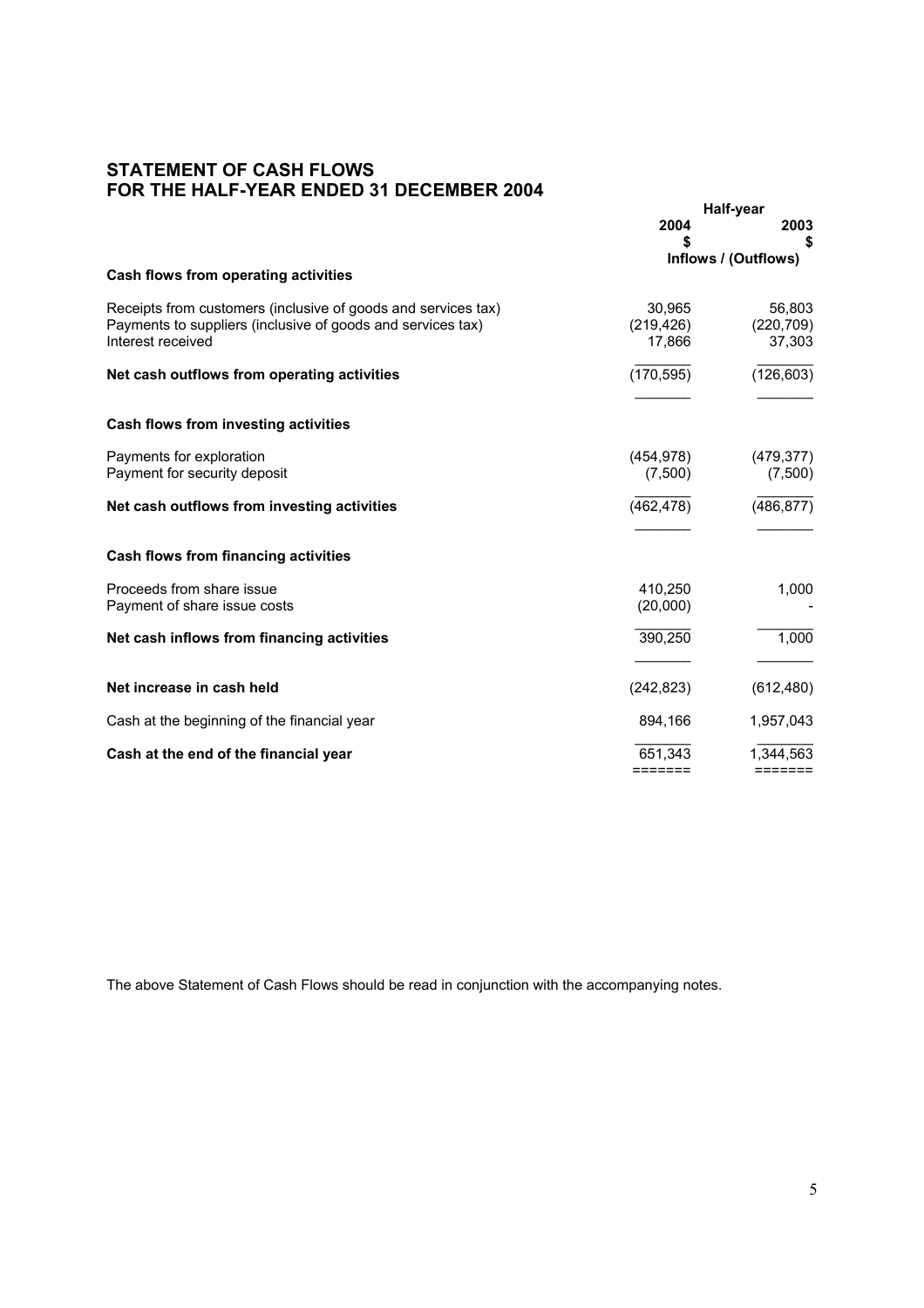# **NOTES TO THE FINANCIAL STATEMENTS FOR THE HALF-YEAR ENDED 31 DECEMBER 2004**

### **Note 1. Basis of preparation of half-year financial report**

This general purpose financial report for the interim half-year reporting period ended 31 December 2004 has been prepared in accordance with Accounting Standard AASB 1029 Interim Financial Reporting, other mandatory financial reporting requirements (Urgent Issues Group Consensus Views), other authoritative pronouncements of the Australian Accounting Standards Board and the Corporations Act 2001.

This interim financial report does not include all the notes of the type normally included in an annual financial report. Accordingly, this report is to be read in conjunction with the annual report for the year ended 30 June 2004 and any public announcements made by Lodestone Exploration Limited during the interim reporting period in accordance with the continuous disclosure requirements of the Corporations Act 2001.

The accounting policies adopted are consistent with those of the previous financial year and corresponding interim reporting period.

### **Note 2 Segment information**

The company operates solely within one business segment, being the mineral exploration industry in Australia.

### **Note 3 Equity securities issued**

|                                                 | Half-year             |                       | Half-year |            |
|-------------------------------------------------|-----------------------|-----------------------|-----------|------------|
|                                                 | 2004<br><b>Shares</b> | 2003<br><b>Shares</b> | 2004      | 2003<br>\$ |
| Issues of ordinary shares during the half-year  |                       |                       |           |            |
| Shares issued                                   | 4,000,000             | -                     | 400.000   |            |
| Exercise of options issued under the prospectus | 51.250                | 5.000                 | 10.250    | 1,000      |
| Share issue expenses                            |                       |                       | (20,000)  |            |
| Net increase in contributed equity              | 4.051.250             | 5.000                 | 390.250   | 1.000      |

#### **Note 4 Commitments for expenditure**

|                                                                                                                                                                                                                             | Half-year            |            |
|-----------------------------------------------------------------------------------------------------------------------------------------------------------------------------------------------------------------------------|----------------------|------------|
|                                                                                                                                                                                                                             | 2004<br>\$           | 2003<br>\$ |
| <b>Exploration commitments</b><br>Commitments as at 31 December 2004 for payments under<br>exploration permits for minerals in existence at the reporting date but<br>not recognised as liabilities payable are as follows: |                      |            |
| Within one year<br>Later than one year but not later than 5 years<br>Later than 5 years                                                                                                                                     | 900.000<br>1,300,000 | 250,000    |
| Commitments as at 31 December 2004 not recognised in the<br>financial statements                                                                                                                                            | 2,200,000            | 250,000    |

So as to maintain current rights to tenure of various exploration tenements, the company will be required to outlay amounts in respect of tenement exploration expenditure commitments. These outlays, which arise in relation to granted tenements are noted above. The outlays may be varied from time to time, subject to approval of the relevant government departments, and may be relieved if a tenement is relinquished, work program deferred or Joint Venture Agreement and concluded.

Exploration commitments total \$468,000. They extend over 23 exploration tenements and are calculated on the assumption that each of these tenements will be held for its full term. But, in fact, commitments will decrease materially as exploration advances and ground that is shown to be unprospective is progressively surrendered. Expenditure commitments on prospective ground will be met out of existing funds, joint ventures, and new capital raisings.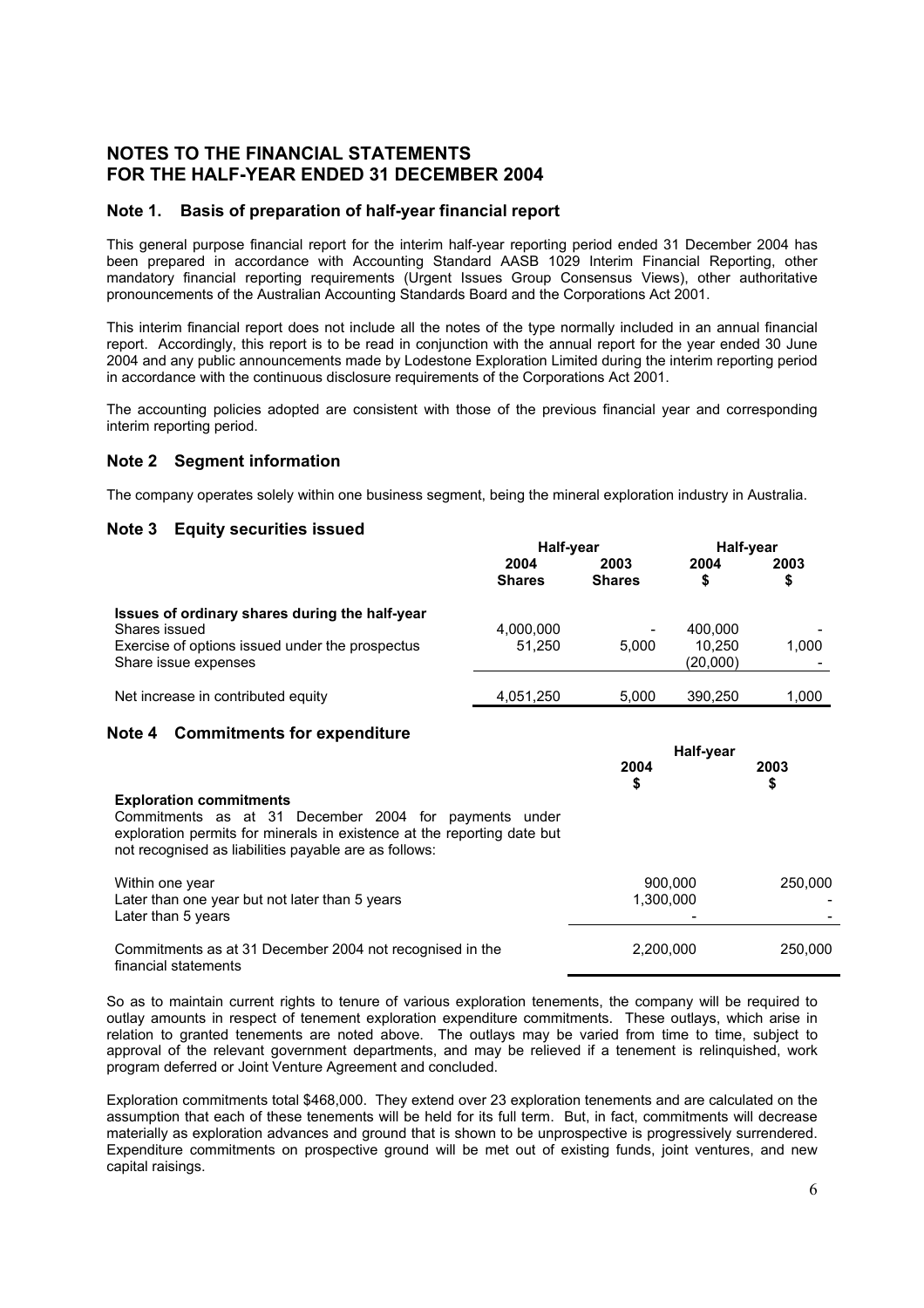# **NOTES TO THE FINANCIAL STATEMENTS FOR THE HALF-YEAR ENDED 31 DECEMBER 2004**

### **Note 5 Events occurring after reporting date**

There have been no matters or circumstances, that have arisen since the end of the half-year, that have significantly affected, or may affect, the operations of the company, the results of those operations or the state of affairs of the company in future financial year.

### **Note 6 Impact of adopting Australian equivalents to International Financial Reporting Standards**

The company has commenced investigating the transition from current Australian Accounting Standards to Australian equivalents of International Financial Reporting Standards (IFRS). Management has had initial discussions with its professional advisors to identify key areas that may be impacted. As the company has a 30 June year end, consideration will be given to the preparation of an opening balance sheet in accordance with AASB equivalents to IFRS as at 1 July 2004. This will form the basis of accounting for Australian equivalents of IFRS in the future, and is required when the company entity prepares its first fully IFRS compliant financial report for the year ending 30 June 2006. Set out below are the key areas identified at this time where accounting policies may change and have an impact on the financial report of the company.

#### *Exploration and Evaluation Costs*

The current accounting policy for exploration and evaluation costs is set out in note 1(b). Under the IASB's ED 6 Exploration for and Evaluation of Mineral Resources it was expected that a more rigorous impairment test would need to be performed in relation to recognised exploration and evaluation assets. However, in its July 2004 Action Alert the AASB advised that the IASB has decided to fully grandfather national GAAP such as Australia's existing area of interest method of accounting for exploration costs until such time as the IASB produces a comprehensive extractive industry IFRS. Accordingly, at this time it is expected that the current policy will continue under the grandfathering in the transition to Australian equivalents of IFRS. The policy will, however, be subject to possible future change under a more comprehensive extractive industry IFRS post 2005.

#### *Equity-based Compensation Benefits*

Under the new standard AASB 2 *Shared-based Payments*, equity-based compensation to directors and employees will be recognised as an expense in respect of the services received. This will result in a change to the current accounting policy where no expense is recognised for equity-based compensation.

#### *Income Tax*

Under the new standard AASB 112 *Income Taxes*, there is a requirement that the company adopt a balance sheet approach to income tax accounting rather than the current income statement approach. Additionally, the tests for the recognition of deferred tax assets, such as future income tax benefits, will be based on where realisation of the benefit is "probable" rather than where realisation of the benefit can be regarded as being assured beyond any reasonable doubt or virtually certain. The company does not currently recognise deferred tax assets as these are not considered virtually certain. Adoption of the new standard may result in recognition of deferred tax assets earlier than under the current standard.

| Total equity at 1 July 2004                                                                                                 | \$        |
|-----------------------------------------------------------------------------------------------------------------------------|-----------|
| As reported under Australian Accounting Standards<br>Adjustments relating to adoption of international accounting standards | 1,896,892 |
| As restated under Australian equivalents to IFRS's                                                                          | 1,896,892 |
| Operating profit after tax for the six months to 31 December 2004                                                           | S         |
| As reported under Australian Accounting Standards<br>Adjustments relating to adoption of international accounting standards | 432.718   |
| As restated under Australian equivalents to IFRS's                                                                          | 432,718   |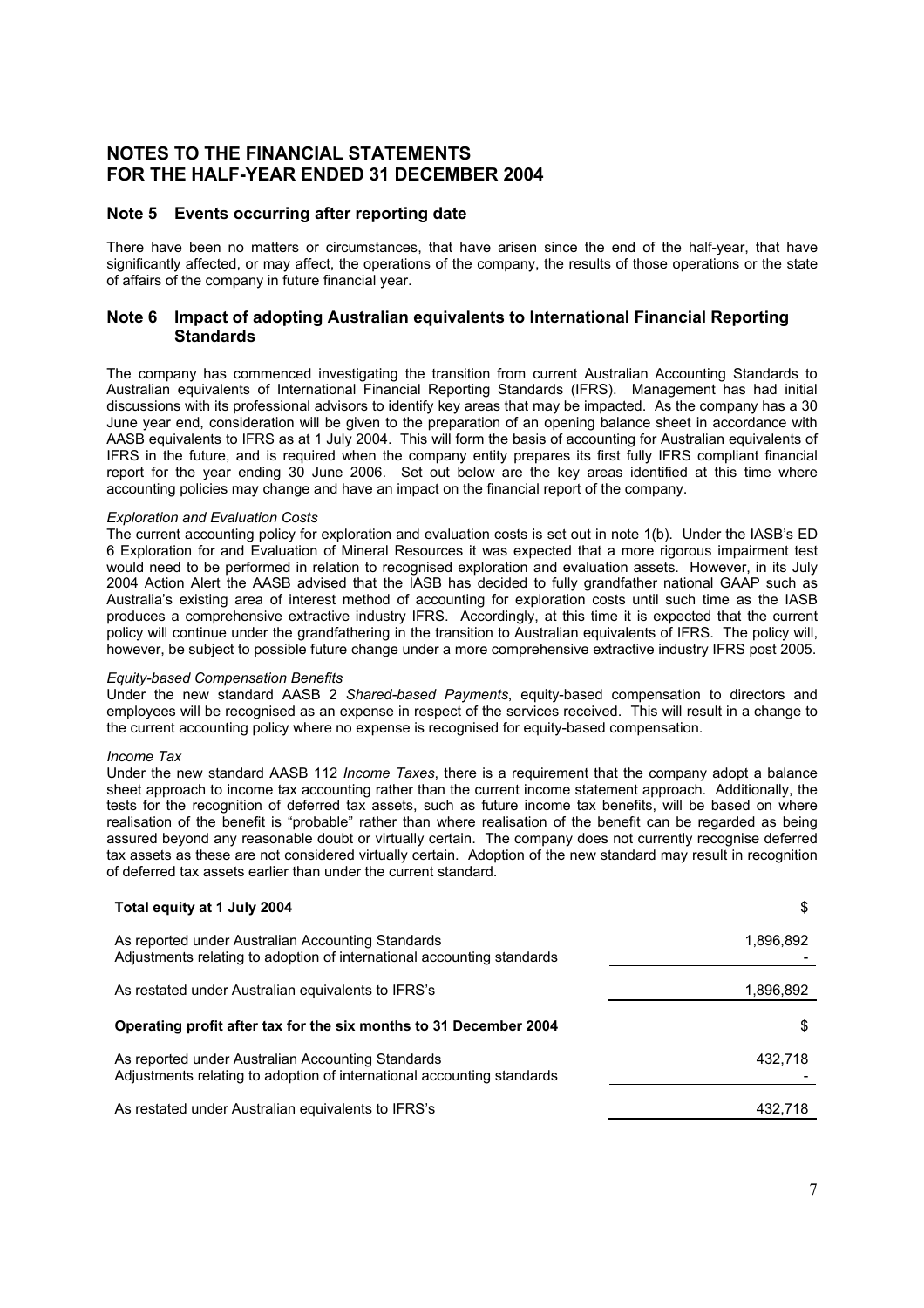### **DIRECTORS' DECLARATION**

The directors declare that the financial statements and notes set out on pages 3 to 7:

- (a) comply with Accounting Standards, the Corporations Regulations 2001 and other mandatory financial reporting requirements, and
- (b) give a true and fair view of the company's financial position as at 31 December 2004 and of its performance, as represented by the results of its operations and its cash flows, for the half-year ended on that date.

In the directors' opinion:

- (a) the financial statements and notes are in accordance with the Corporations Act 2001; and
- (b) there are reasonable grounds to believe that Lodestone Exploration Limited will be able to pay its debts as and when they become due and payable.

This declaration is made in accordance with a resolution of the directors.

AT Show

J T Shaw Chairman

Brisbane 2 March 2005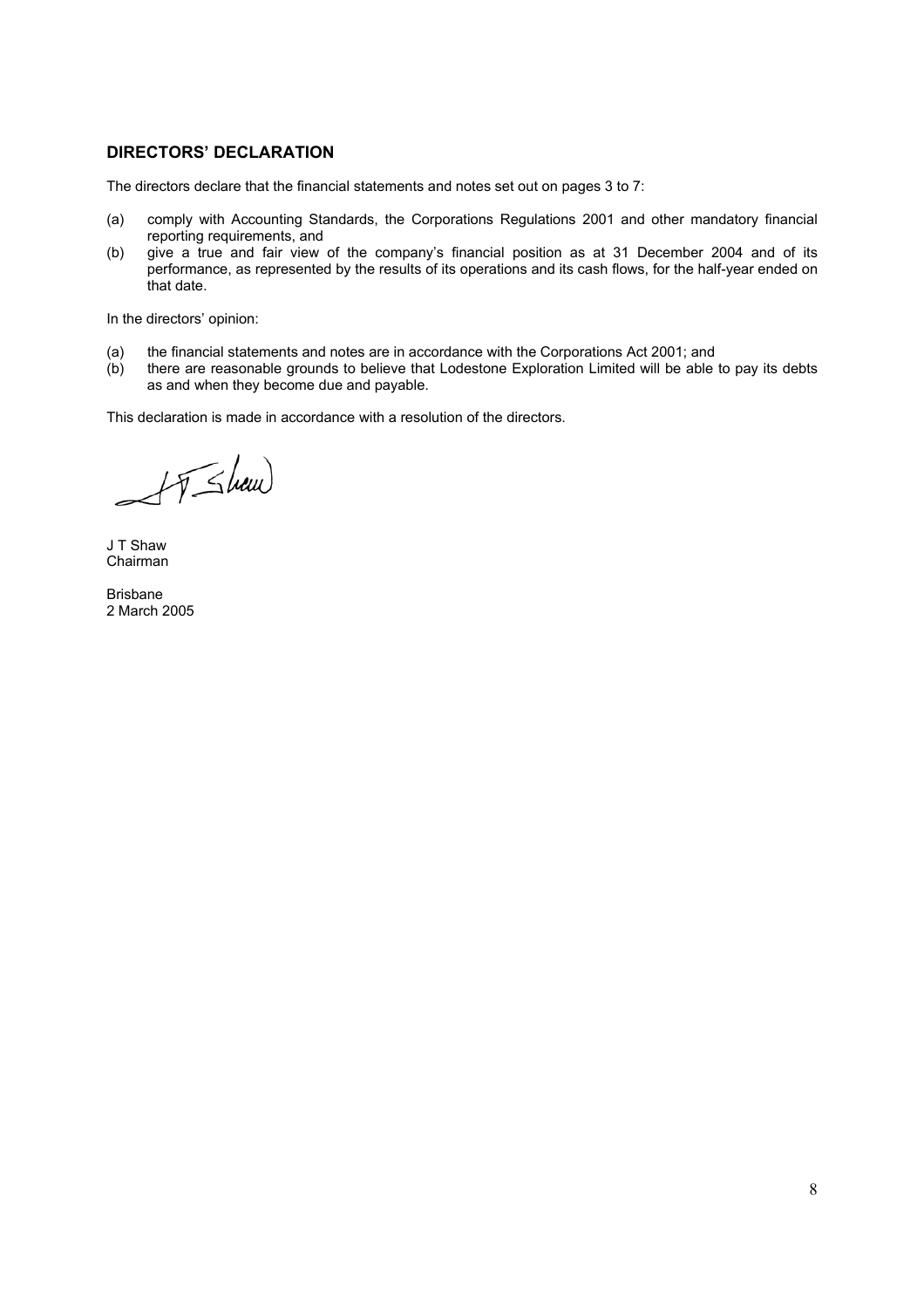



ACCOUNTANTS AUDITORS & ADVISORS

Level 21 300 Queen Street **Brisbane** Queensland 4000

Postal Address: GPO Box 35 Brisbane Qld 4001 Australia

Tel: 07 3228 4000 Fax: 07 3221 6420

www.pitcher.com.au info@pitcherqld.com.au

AN INDEPENDENT MEMBER OF BAKER TILLY INTERNATIONAL - OFFICES THROUGHOUT THE WORLD

# **INDEPENDENT REVIEW REPORT TO THE MEMBERS OF LODESTONE EXPLORATION LIMITED**

### **Scope**

### *The Financial Report and Directors' responsibilities*

The financial report comprises the statement of financial performance, statement of financial position, statement of cash flows, accompanying notes to the financial statements, and the Directors' declaration for Lodestone Exploration Limited ("the company") for the half-year ended 31 December 2004.

The Directors of the company are responsible for the preparation and true and fair presentation of the financial report in accordance with the Corporations Act 2001. This includes responsibility for the maintenance of adequate accounting records and internal controls that are designed to prevent and detect fraud and error, and for the accounting policies and accounting estimates inherent in the financial report.

### *Review Approach*

We have conducted an independent review of the financial report in order for the company to lodge the financial report with the Australian Securities & Investments Commission. Our review was conducted in accordance with Australian Auditing Standards applicable to review engagements. We performed procedures in order to state whether, on the basis of the procedures described, anything has come to our attention that would indicate that the financial report does not present fairly, in accordance with Accounting Standard AASB 1029 : Interim Financial Reporting, other mandatory financial reporting requirements in Australia and the Corporations Act 2001, a view which is consistent with our understanding of the company's financial position, and performance as represented by the results of its operations and its cash flows.

Our review procedures were limited to:

- i) inquiries of the company's personnel of certain internal controls, transactions, significant accounting estimates and individual items; and
- ii) analytical procedures applied to financial data.

While we considered the effectiveness of management's internal controls over financial reporting when determining the nature and extent of our procedures, our review was not designed to provide assurance on internal controls.